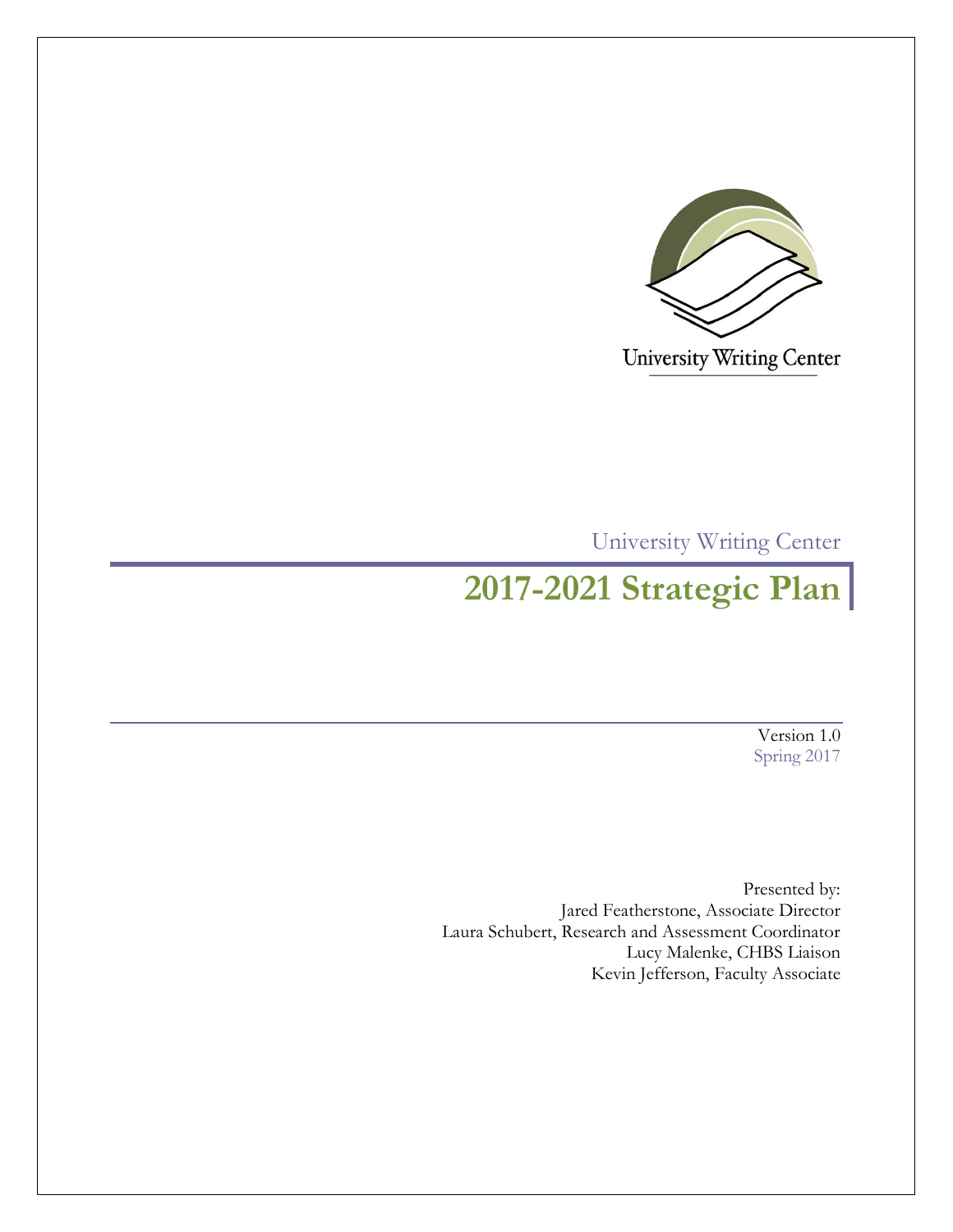**UWC Strategic Plan**

#### Process

The previous UWC strategic plan (2011-2014) led up to the center's move from Wilson Hall into the Student Success Center. Because of the number of unknowns associated with this move, UWC leadership decided to wait until they had experienced a year or two in the new space before crafting the next 5-year plan. During that time, the UWC took the first step of revising its Mission Statement and developing a Vision and Values. The first step was to get input from peer tutors, grads, and faculty regarding the UWC's purpose and future goals. Based on this input, the Associate Director drafted revisions of the Mission Statement, along with drafts of the Vision and Values. These revisions were reviewed by the peer tutors, grads, and faculty. The staff input was incorporated into final versions of these guiding statements:

#### **Mission**

The University Writing Center empowers students, faculty, and staff to develop writing and critical thinking skills by providing personalized consultations, resources, and programs that strengthen writing across campus.

#### **Vision**

To be a leader for the JMU community and the writing centers discipline as they use writing to engage with ideas and audiences.

#### **Values**

Personalized Learning – We consider the variety of learning styles and collaborative teaching methods in working with writers.

Inclusivity – We strive to be a safe, comfortable place where people of all backgrounds and groups are treated with respect and kindness.

Mindfulness – We strive to be focused and nonjudgmental in our work by cultivating awareness of mental activity, managing stress, and reducing distraction.

Critical Thinking – We inspire and practice careful analysis, synthesis, evaluation, and expression of ideas.

Connection – We strive to build relationships through understanding, authenticity, and compassion.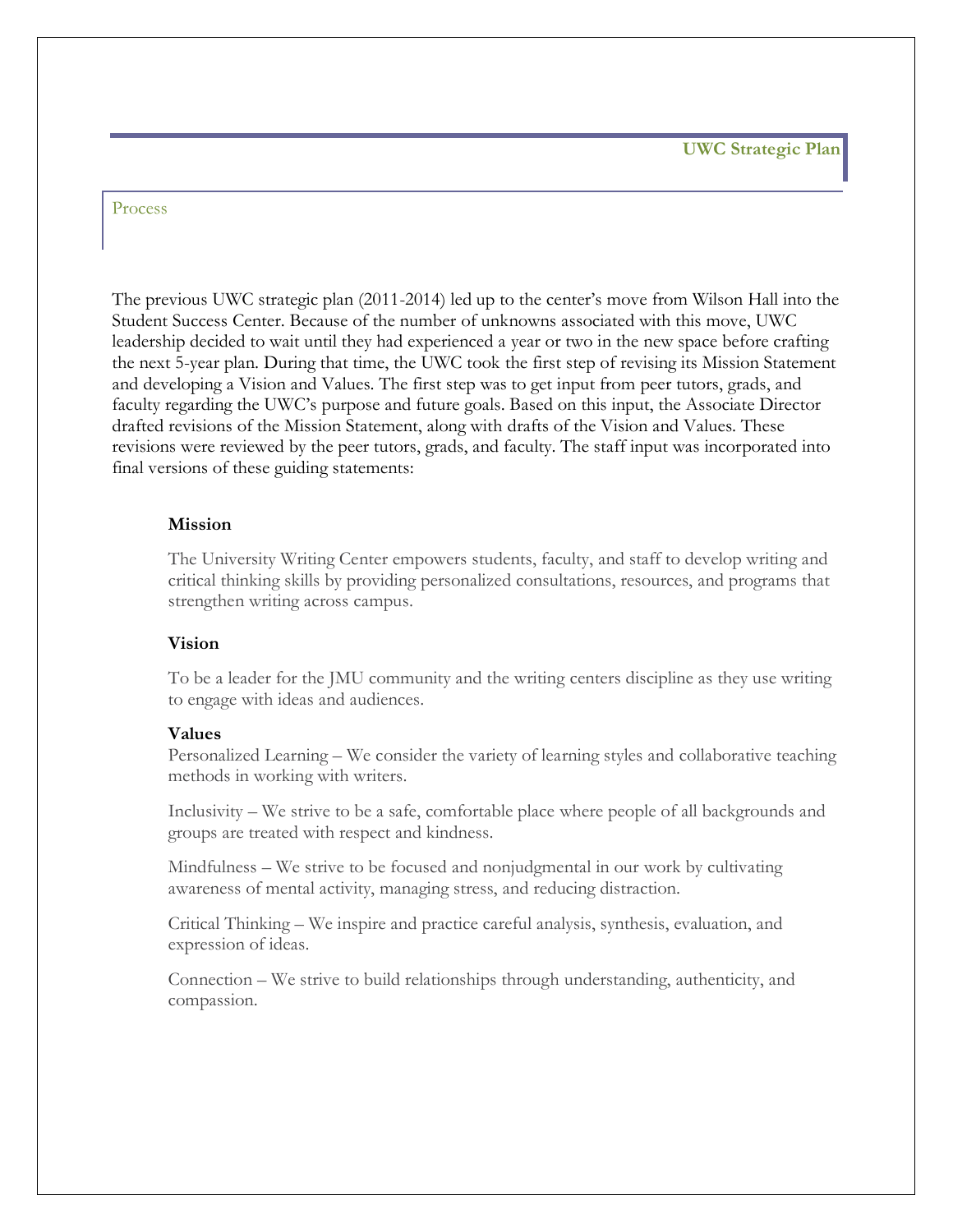During the 2015-2016 academic year, the UWC took the following preparatory steps in creating a strategic plan.

- 1. Reviewed strategic plans from comparable writing centers and read relevant literature on strategic planning for writing centers.
- 2. Conducted a SWOT analysis of the UWC.
- 3. Created and distributed surveys to gain input from clients, tutors, and faculty stakeholders.

During the 2016-2017 academic year, UWC faculty drafted and revised strategic planning goals for all programs and services. Planning goals were created in alignment with James Madison University's strategic plan. When possible, the rationale section of each UWC planning goal includes references to the relevant Core Values that underpin JMU's strategic plan.

# Services and Staffing Goals

Goal: To increase usage and maximize staffing resources.

Rationale-Although business may increase, wage budget increases are not certain, so we will have to use our resources efficiently.

#### Methods

Continue to monitor usage and client needs. Adjust staffing and schedule density accordingly.

> 2017-2018: Record data on usage and create annual survey of client needs and trends (with prize incentive). Develop tracking system for clients turned away due to 100% usage.

2018-2019: Make adjustments to schedule as needed.

2019-2020: Based on client survey data and hiring trends, develop a plan to increase recruitment of nontraditional majors (such as STEM) and desirable groups (multilingual writers, honors students) as tutors.

2020-2021: Assess screening and recruitment efforts; make revisions Pilot or increase alternative methods of delivery.

> 2017-2018: Include questions about preferred session length in annual survey of client needs and the appeal of online tutoring. Review current data on "actual length of session."

2018-2019: If appropriate, offer 30 and 60 minute session options and increase the number of online tutoring hours. Add online tutoring training to the opening all-staff meeting and create a guide for the Tutor Resources page.

2019-2020: Review data on session length, client needs, and online tutoring.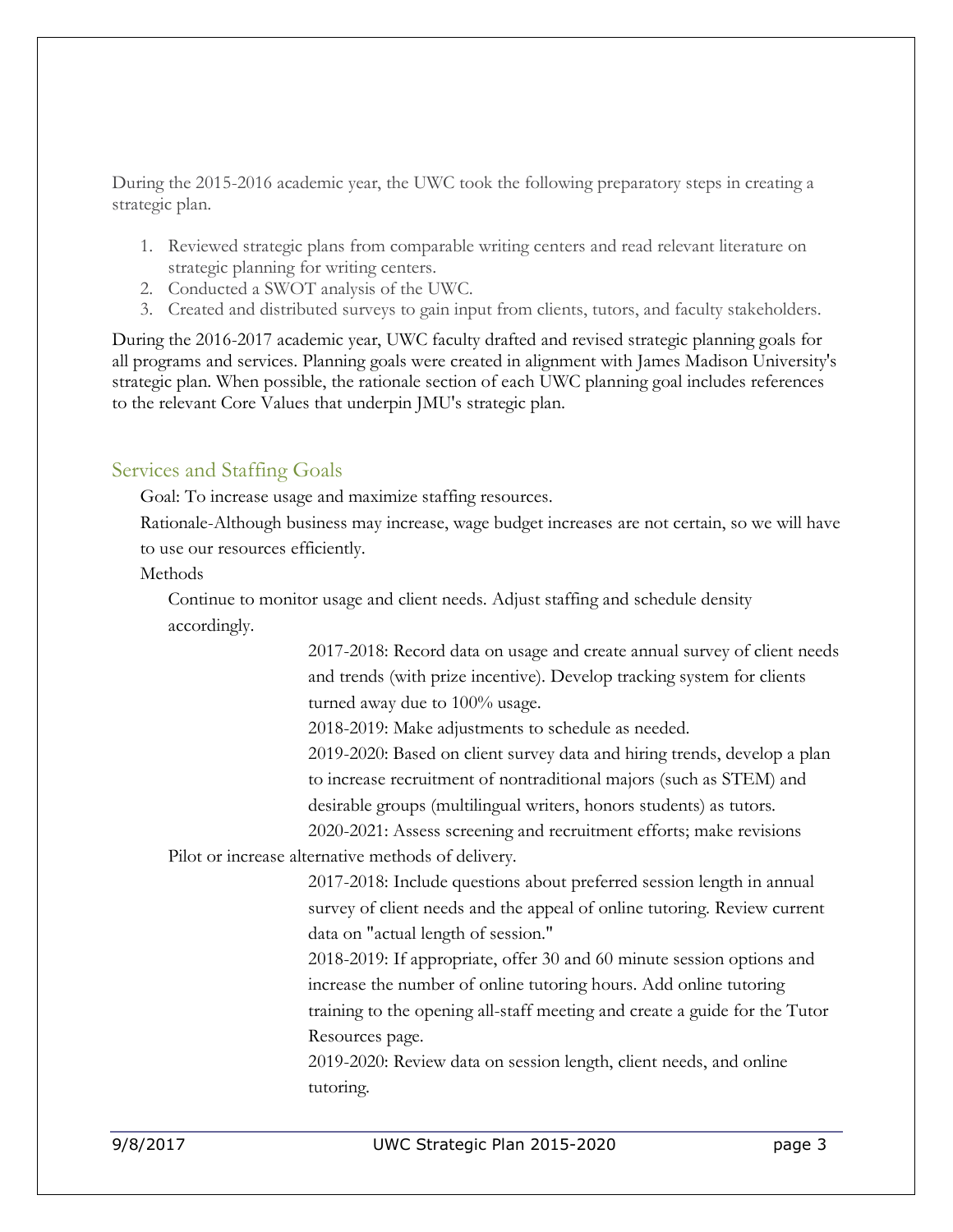2020-2021: Make adjustments as needed.

Develop tracking system to help predict and monitor staffing needs.

2017-2018: Make hiring calculations based on tutor availability (hours per week). Collect information from tutors\*. Determine number of hours

and tutors needed on staff to meet current client needs.

2018-2019: Make adjustments to systems as needed.

2019-2020: Determine growth projection over time, according to data. Research methods of planning growth for writing centers and other organizations.

2020-2021: Implement growth plan for UWC.

#### Undergraduate Consultant Training and Development

Goal: To develop a more consistent and robust knowledge base among consultants. Rationale-Session observations have revealed inconsistencies in both tutoring skill and writing knowledge among undergraduate writing consultants. **Methods** 

Raising recruitment and hiring criteria

|          | 2017-2018: Determine a list of ideal characteristics and skills for incoming                                                                                                         |
|----------|--------------------------------------------------------------------------------------------------------------------------------------------------------------------------------------|
|          | tutors through staff discussion, literature review, and survey data (if needed)                                                                                                      |
|          | 2018-2019: Develop a screening system (diagnostic test, DISC                                                                                                                         |
|          | analysis/Meyers Briggs, survey questions) to verify characteristics and skills<br>in candidates                                                                                      |
|          | 2019-2020: Based on applicant trends and research, develop a plan to<br>increase recruitment of nontraditional majors (such as STEM) and desirable<br>groups (ELLs, honors students) |
|          | 2020-2021: Assess screening and recruitment efforts; make revisions                                                                                                                  |
|          | Tutoring Writing (336) course                                                                                                                                                        |
|          | 2017-2018: revise/define course learning outcomes; determine aspects of the                                                                                                          |
|          | 336 training course that will remain constant across sections; develop                                                                                                               |
|          | standard 15-week 336 hybrid course model                                                                                                                                             |
|          | 2018-2019: Develop and implement assessment tool (exit exam)                                                                                                                         |
|          | 2019-2020: Make revisions to course based on assessment findings                                                                                                                     |
|          | 2020-2021: Re-assess or report on findings for an article and/or conference<br>presentation                                                                                          |
|          | Develop online training model and apprenticeship to match the rigor of the f2f class.                                                                                                |
|          | 2017-2018: Review current training modules in Canvas. Determine what can                                                                                                             |
|          | be imported from the current hybrid course and determine additional                                                                                                                  |
|          | content that needs to be developed.                                                                                                                                                  |
|          | 2018-2019: Creating additional modules and systems.                                                                                                                                  |
|          | 2019-2020: Create additional modules and systems.                                                                                                                                    |
|          | 2020-2021: Pilot self-paced training module on an incoming grad student,                                                                                                             |
|          | faculty member, or peer tutor.                                                                                                                                                       |
| 9/8/2017 | UWC Strategic Plan 2015-2020<br>page 4                                                                                                                                               |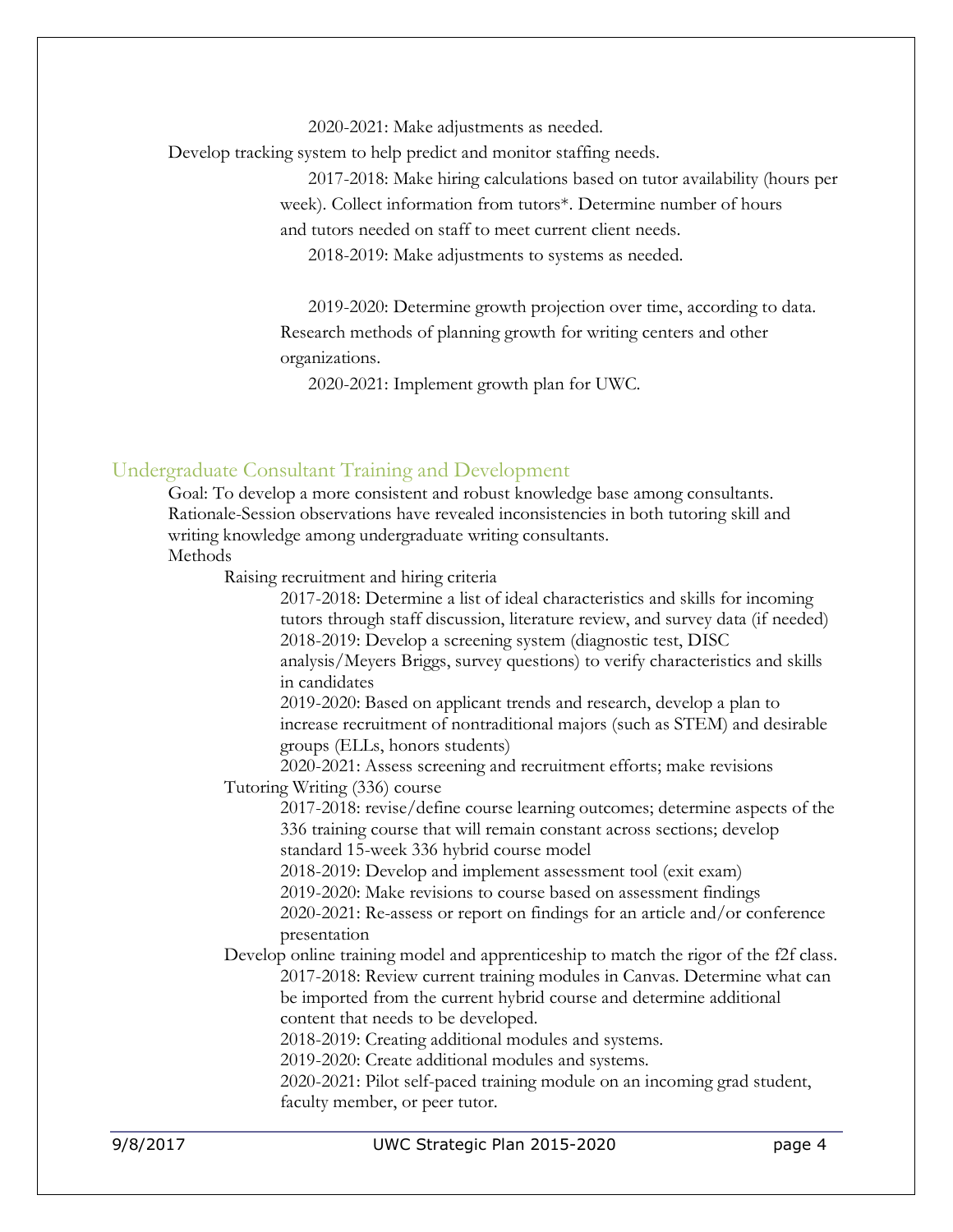Increasing the rigor of professional development

2017-2018: define pro dev learning outcomes; research pro dev models and approaches from other established WCs; determine a cycle or rotation of important topics over typical span of a tutor's career 2018-2019: Develop and implement assessment tool (tutor observation form

to compare fall/spring observations)

2019-2020: Make revisions to pro dev curriculum based on assessment findings

2020-2021: Re-assess or report on findings for an article and/or conference presentation

Goal: To create a culture of professionalism among undergraduate employees.

Rationale-Undergraduates have little training or experience in professional work environments. UWC supervisors see problems with students understanding what it means to act professionally. Creating this culture will not only serve the long-term development of our tutors as they go on to careers or graduate school, but it will enhance the reputation of the

UWC within the JMU community.

Methods

2017-2018: Determine ongoing deficits in professionalism among tutors and determine specific expectations with reference to generational and developmental research ; with staff input, revise or amend tutor policy doc to include an explicit tutor code of conduct

2018-2019: Assess and amend code, UWC policies, and peer tutor contracts; Client survey questions that focus on professionalism; tutor observation rubrics that consider professionalism; yearly performance evaluation that includes professionalism

2019-2020: Develop professionalism intervention (readings, activities, speakers) for the Tutoring Writing course as a way to start setting expectations and raise awareness of incoming undergraduate consultants 2020-2021: Assess and amend

## Faculty collaboration and development goals

Goal: To develop a University Writing Center Advisory Board that would enable continued dialogue with faculty across disciplines and offer possibilities for collaboration. Rationale-Faculty recommendations continue to be the top reason students visit the writing center. Our influence on faculty, over time, effects more students than focusing solely on students, who are transient.

Methods

2017-2018: Write a clear description of the role of the advisory board and the UWC's mission to use for recruitment materials. Identify and contact allies of the UWC, including those who have made use of services or have a high number of students coming, in order to set up an initial meeting. 2018-2019: Recruit board members from underserved disciplines and those with whom the UWC does not have faculty allies. Develop a plan for the board.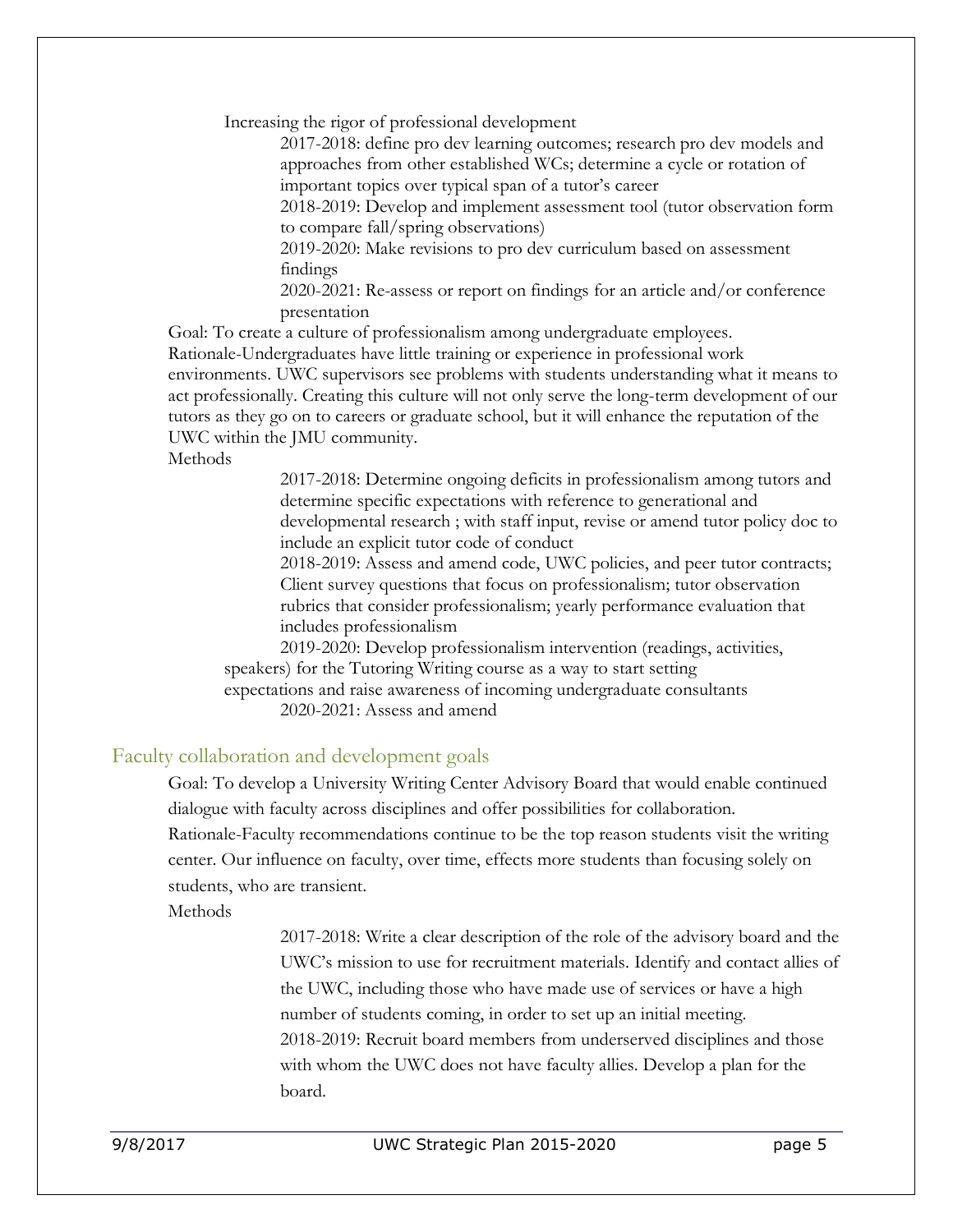2019-2020: Continue with projects and meetings. 2020-2021: Continue with projects and meetings.

Goal: Develop, enhance, and promote online faculty resources.

Rationale-Current offerings are not clear or unknown to faculty. We are limited as to how many people we can directly serve with tutoring, consultations, and workshops. The UWC website and Canvas offer ample opportunities to make resources accessible to faculty. Methods

> 2017-2018: Determine and prioritize faculty resource needs based on research, WC Online data, and faculty feedback. Redesign Faculty Resources page to make the UWC faculty offerings clear and accessible. 2018-2019: Begin development of new resources based on faculty needs and

> efficient use of time for UWC faculty. Determine a system for delegation and maintaining workflow of the new resources.

2019-2020: Develop assessment and/or analytics to assess the use of resources; survey faculty to determine if needs are met

2020-2021: Create additional resources or make revisions based on assessment findings.

Goal: Establish goals and programming to develop faculty as writers and teachers of writing 2017-2018: Meet with CFI and/or other programs involved with faculty writing to identify opportunities for collaboration

> 2018-2019: Conduct research or find existing data to help understand faculty needs

2019-2020: Launch pilot programs or collaborations

2020-2021: Assess faculty development efforts

Goal: Develop and implement plan for systematic faculty collaboration and dialogue. 2017-2018: Investigate statistics about majors and professors who consistently rank in our usage reports. Consider departments or courses that assign writing but do not appear in our statistics. Contact individual faculty or form a focus group to determine faculty receptivity and preferences for collaborating. Research the ways in which other writing centers approach faculty.

2018-2019: Based on the data gathered in year one and the center's mission and vision, develop a plan for systematically approaching or making connections with faculty over time.

2019-2020: Pilot the faculty communication plan.

2020-2021: Assess and revise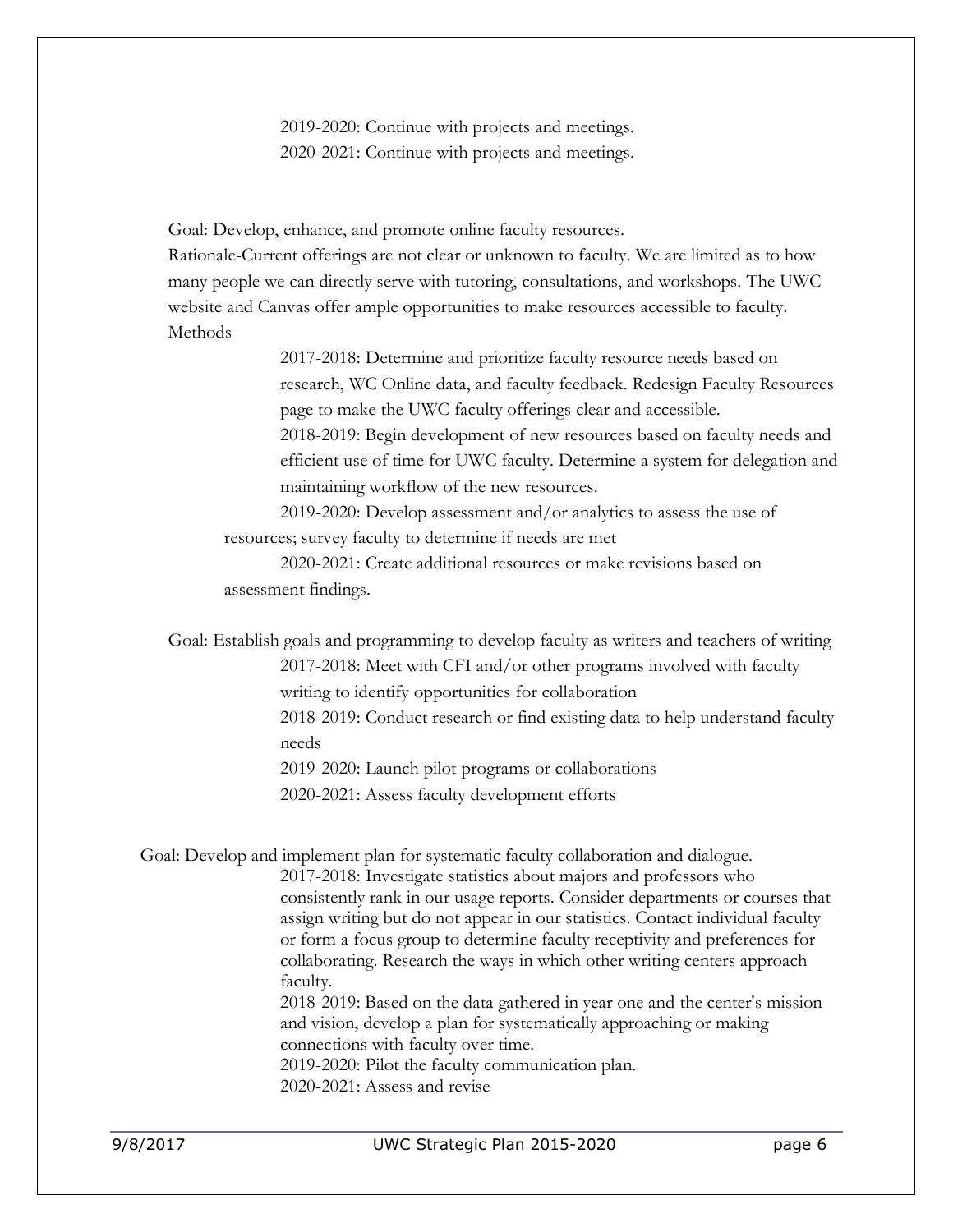## Writing Fellows Program

Goal: To expand the Writing Fellows Program

Rationale – Students from all departments at JMU are not currently served by the UWC or by the Writing Fellows Program. Because JMU values "an environment of collaboration across colleges, schools, and departments" (Goal 5D), the UWC has a responsibility to partner more closely with other departments.

#### **Methods**

2017-2018: Conduct research and consult experts to determine learning outcomes for tutors, students, and faculty supported and to create a more systematic plan for identifying departments and faculty to support.

- 1. Review literature to see other methods for administering the program.
- 2. Identify departments that are underrepresented in the UWC but that assign writing.
- 3. Meet with departmental stakeholders and/or current allies.
- 4. Increase funding from outside sources
- 2018-2019: Implement new system and procedures
	- 1. Recruit tutors from the departments we want to serve through the Writing Fellows Program.
	- 2. Assign a GA, peer tutor, or staff member to assist.
	- 3. Develop specialized training for writing fellows.
	- 4. Assign writing fellows to new departments.
- 2019-2020: Evaluate data and determine revisions to intervention
	- 1. Tabulate the number of courses and students served.
	- 2. Survey students and faculty who participate in the program.
- 2020-2021: Implement changes based on assessment findings.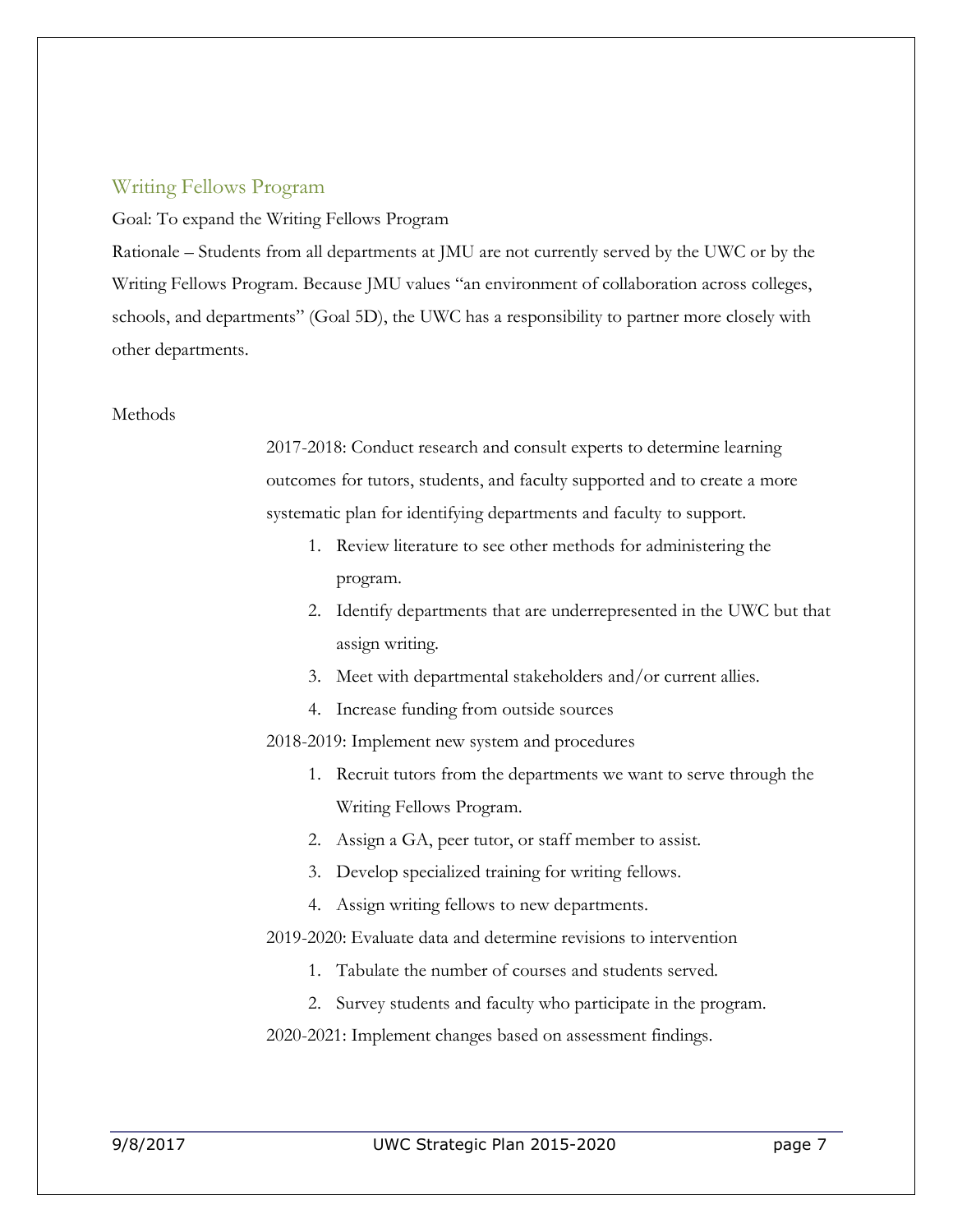Goal: To develop more robust and consistent assessment efforts of the Writing Fellows program Rationale – JMU values assessment and seeks to be "a national leader in the assessment of learning" (Goal 1D). Moreover, the viability of the program rests on assessment data.

#### **Methods**

2017-2018: Conduct research (e.g., literature review) to see what other writing fellows programs are doing for assessment.

2018-2019: Develop an assessment plan, with the assistance of CARS.

2019-2020: Follow assessment plan to collect data.

2020-2021: Evaluate the assessment plan to determine whether data collected is sufficient, valid, and reliable, and make changes to the plan as needed.

- 1. Discuss with the Learning Centers director about whether the assessment data are sufficient and useful.
- 2. Meet with CARS to determine whether the assessment plan is working.

# College of Health and Behavioral Studies **CHBS Liaison**

## **Goal: To increase efficiency and effectiveness of liaison efforts to support writing and writing instruction in CHBS**

Rationale: Delivering in-class presentations and workshops, as well as out-of-class seminars, has been a key strategy in establishing and maintaining relationships with CHBS faculty and departments. These efforts have not only demonstrated the expertise and value of the UWC Liaison to CHBS, but also afforded opportunities for interdisciplinary collaboration and oneon-one faculty development. Additionally, they have helped deepen the UWC Liaison's disciplinary expertise, promote the UWC's services to faculty and students, and address misconceptions about the Writing Center. Clearly, these efforts are beneficial, but they are also time consuming, and "one-shot" presentations have limited efficacy, compared to other instructional strategies (such as faculty development). A more efficient system for this kind of instructional outreach is needed.

#### Methods:

1. Systematically prioritize presentation and workshop requests 2017-2018: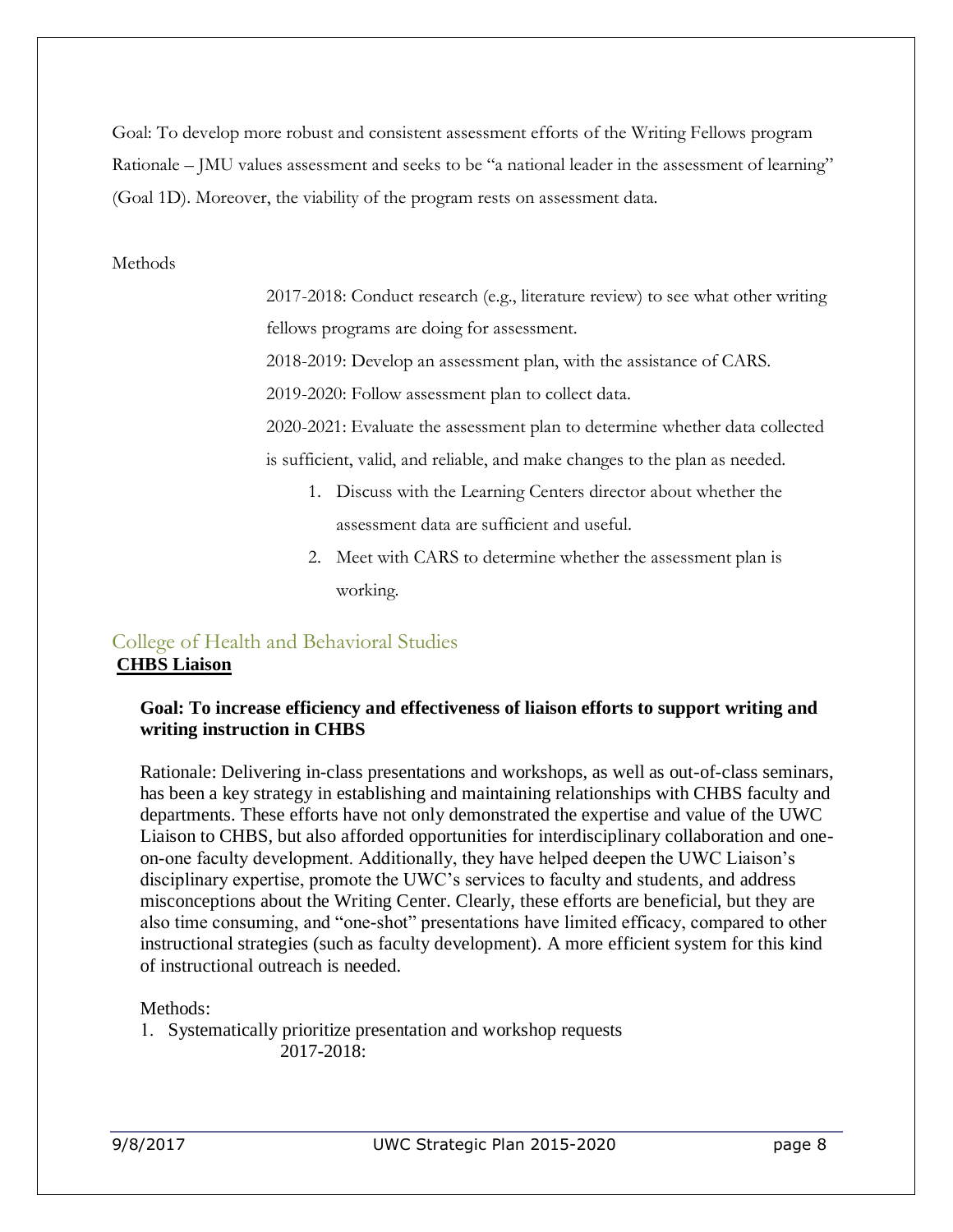- Develop a system for prioritizing presentation and workshop requests (e.g., exposing a population of new students to the UWC or reaching a large number of students)
- Add questions to presentation/workshop surveys to find out a) whether students had seen me present before and b) whether they'd seen the same content in a different presentation

## 2018-2019:

• Evaluate whether system is working by assessing whether priorities are being met (e.g., number of new students/classes/presentations vs. repeats)

## 2019-2021:

- Continue evaluating system
- Make changes to prioritization system as necessary
- 2. When possible and appropriate, "hand off" presentations to faculty

2017-2018:

- Track "repeat customers"
- Create a system for evaluating the pros/cons of visiting the same classes (or giving the same presentation) every semester/year (e.g., when is it beneficial to students, and when is it fostering faculty dependence)
- 2018-2019:
	- Identify cases of faculty dependence and meet with faculty to discuss options

• When appropriate, train faculty members to teach content 2019-2021:

• Follow up with trained faculty to find out whether they are teaching writing content (if so, how's it going; if not, why not)

## **Goal: To provide opportunities for faculty development in writing instruction, assignment design, and feedback strategies**

Rationale: Many CHBS faculty have little or no pedagogical training in writing instruction. Lucy Malenke's study of the state of writing in the Health Sciences found inconsistency in standards for writing and grading practices. Moreover, her study found that many faculty don't use or limit the use of writing in their classes because of large class sizes and heavy teaching loads. However, there but there are strategies that could help them teach and assess writing more efficiently and effectively.

Methods:

1. Hold faculty development events and/or create training resources

2017-2018:

Administer a survey to CHBS faculty to find out which areas of faculty development are most desired/needed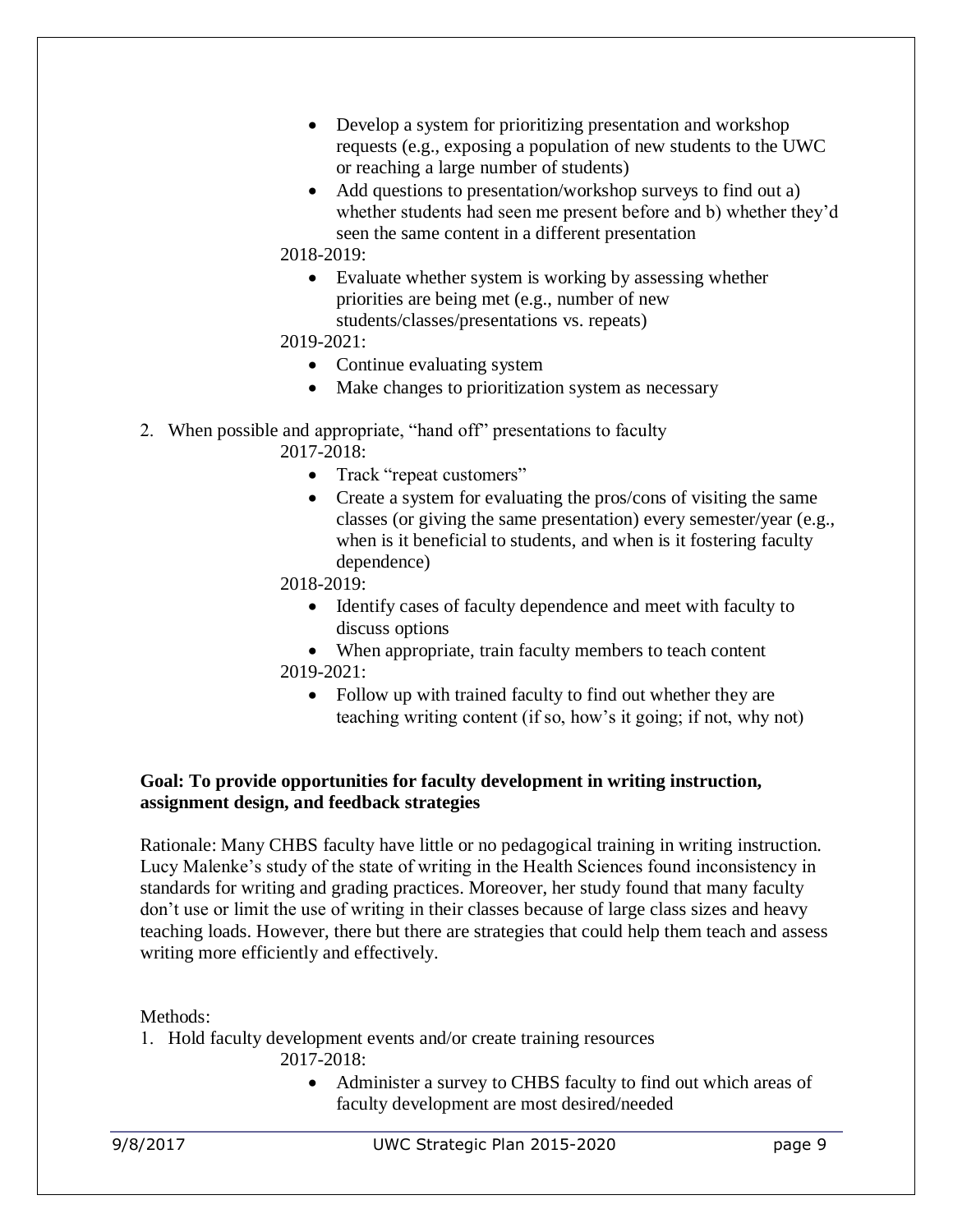• Explore opportunities to provide development/training (e.g., symposia, workshop series, online modules) and evaluate pros and cons of each method

2018-2019:

- Hold faculty development events and/or develop training resource(s) (at least 1 per year)
- Track attendance of events or use of resources, and when possible administer satisfaction surveys

2019-2020:

• Develop and administer a mechanism for assessing whether faculty make changes/improvements following events/ use of resources (e.g., survey, follow-up interviews, etc.)

2020-2021:

• Re-administer a survey to CHBS faculty to find out which areas of faculty development are most desired and to assess whether needs have changed

## **Goal: Sustain writing-in-the-disciplines/scholarship of teaching and learning research in CHBS, and use that research to improve UWC services for writers in those disciplines**

Rational: As demonstrated by Lucy Malenke's "The State of Writing in the Health Sciences Major at JMU" research project, local research helps the Writing Center better understand and serve our clients by improving our disciplinary expertise. Additionally, such research provides opportunities for collaboration between the UWC and CHBS faculty and students.

#### Methods:

1. Conduct, analyze, and publish results of empirical studies

2017-2018:

• In collaboration with Monica Reis-Bergan, continue collecting and conducting preliminary analysis of data from "Honors Student Writing Approaches Study"

2018-2019:

- In collaboration with Monica Reis-Bergan, complete analysis of data from "Honors Student Writing Approaches Study"
- Draft and revise scholarly article about "Honors student..." study
- Submit article on "Honors student..." study for publication 2019-2020:
	- In collaboration with UWC and/or CHBS faculty, identify a new research question and design a study
	- Seek out IRB approval for study
	- Begin data collection for study

2020-2021:

- Complete data collection for study
- Analyze data for study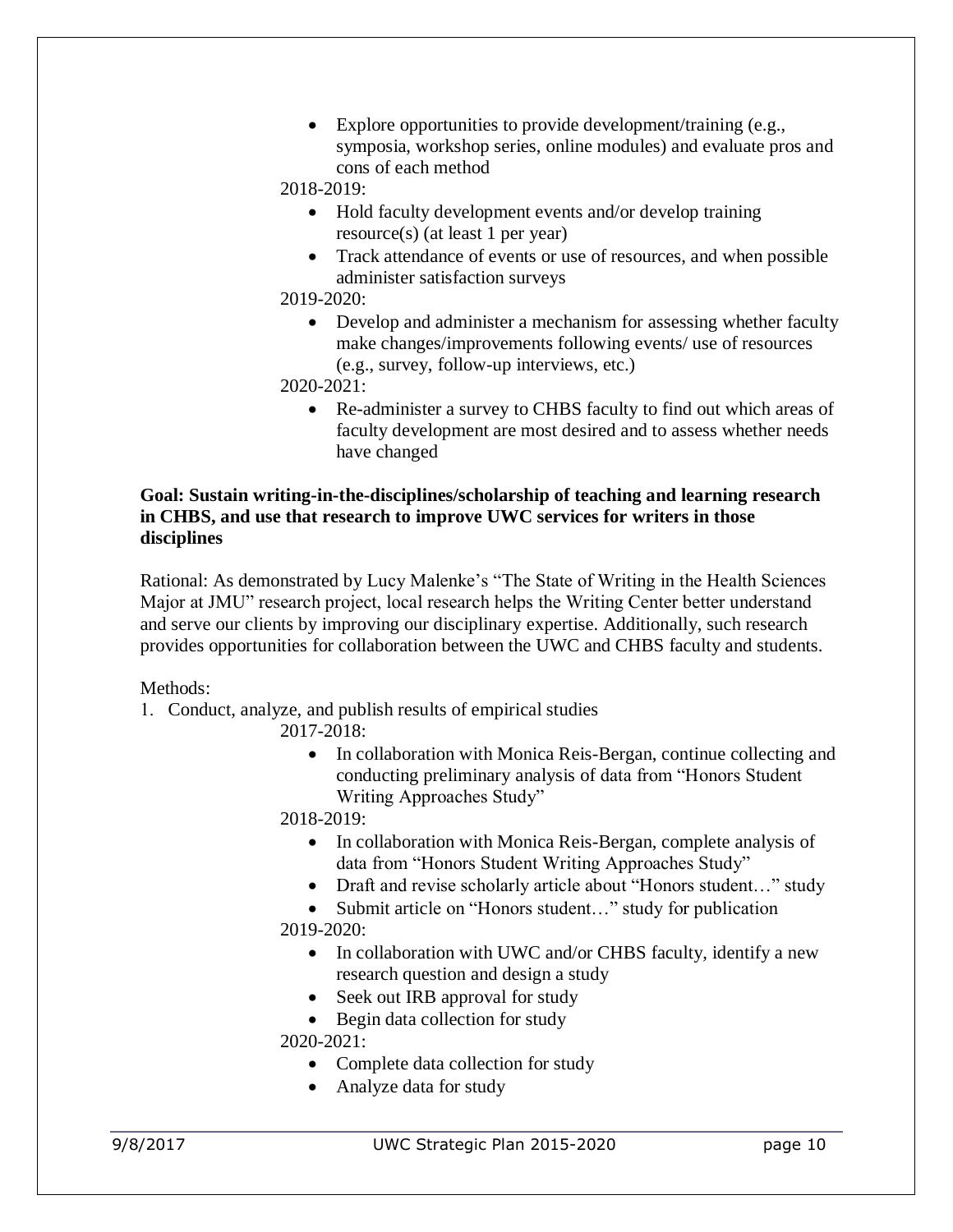- 2. Use study results to improve tutor training
	- 2018-2020:
		- Share findings of "Honors Student..." study with UWC staff
		- Discuss with director ways to incorporate findings of "Honors Student..." study into new tutor training (WRTC 336)
		- If possible (or relevant), invite tutors to participate in data collection, analysis, or other parts of research process for new study
	- 2020-2021:
		- If applicable, share new project progress and finding with UWC staff
		- Discuss with director ways to incorporate findings of study into new tutor training (WRTC 336)

# Research and Scholarship

Goal: To become a recognized site for research on campus.

Rationale – Undergraduate research is a high-impact practice that JMU values, as stated in Goal 1B: "The university will provide high-impact learning experiences such as undergraduate research, service learning, internships and study abroad programs in a climate that fosters intellectual engagement in and outside the classroom." JMU also values research and promises to "provide appropriate levels of sustainable support, oversight and accountability for students, faculty and staff engaged in research and scholarship" (Goal 2B, "Core Qualities and Goals"). Research is a part of writing center work (North, 1984), and recent writing center scholars have called for more scholarly agendas (Driscoll & Perdue, 2012; Thompson, 2006).

Methods

2017-2018: Determine research outcomes by meeting with UWC faculty and establishing a coherent research agenda for the Center. 2018-2019: Enact research agenda, with the help of undergraduate and graduate tutors who want to conduct their own research. 2019-2020: Evaluate the success of the research agenda and determine revisions to the plan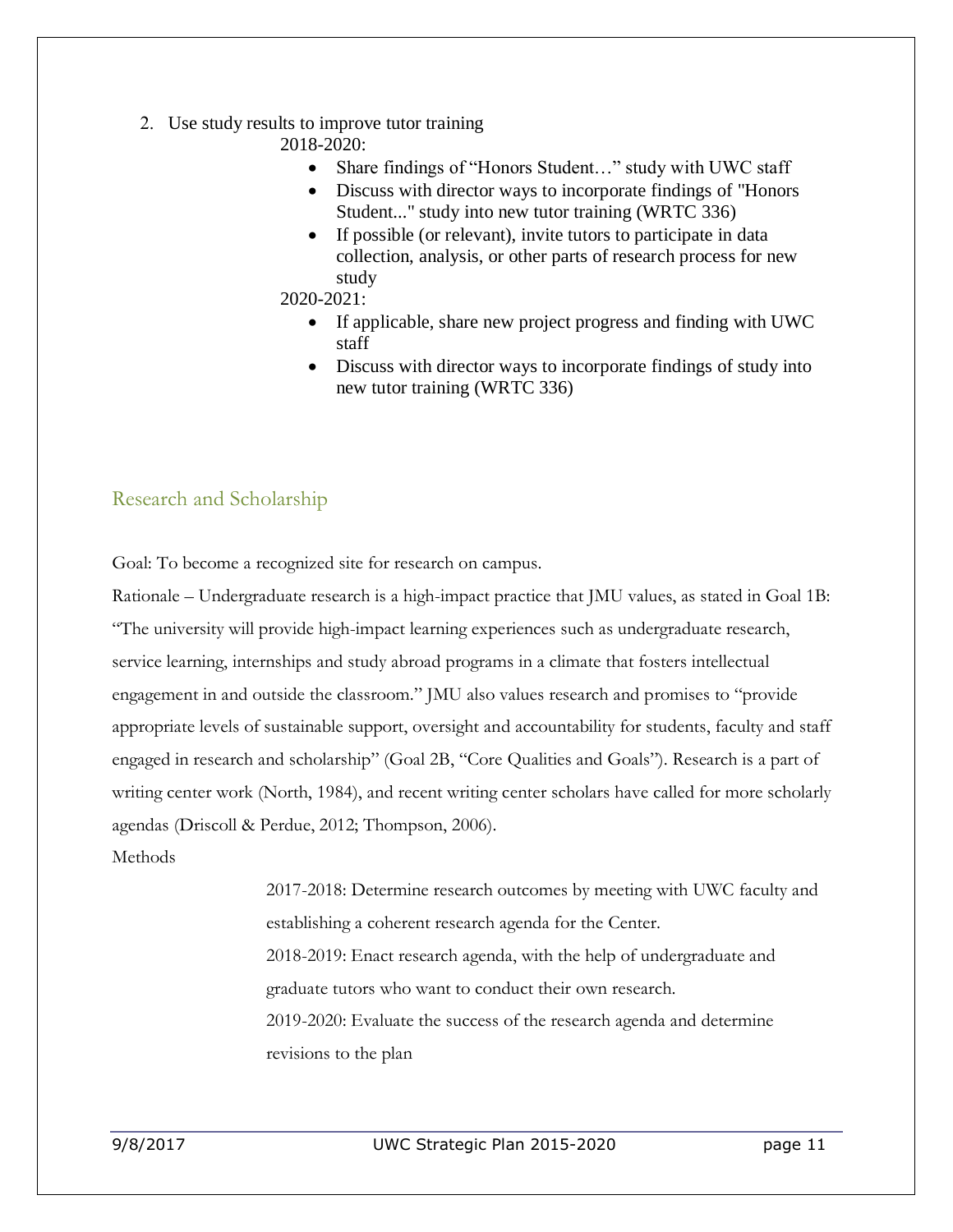- Tabulate the number of research projects and tutors involved in research.
- Survey tutors who have conducted UWC research to learn about their research experiences.
- Survey faculty associates about their experiences conducting research in the Center.

2020-2021: Present research findings at academic events (e.g., workshops, conferences) and in scholarly publications. Inform University stakeholders about research efforts in the UWC.

Goal: To formally assess the UWC's impact on both tutors and tutees

Rationale – The UWC needs substantive formative assessment to evaluate its programs and make evidence-based changes. Writing center scholars have urged administrators to move beyond "bean counting" and satisfaction surveys (Lerner, 2000) toward more "meaningful" assessments (Thompson, 2006).

**Methods** 

2017-2018: Establish learning objectives for UWC clients and for tutors, and review writing center literature for assessment plans.

2018-2019: Develop an assessment plan that is aligned with the Learning

Centers' assessment plan, with the assistance of CARS.

2019-2020: Implement assessment plan to collect data.

2020-2021: Evaluate the assessment plan to determine whether data collected

is sufficient, valid, and reliable.

- Discuss with the Learning Centers director about whether the assessment data are sufficient and useful.
- Meet with CARS to determine whether the assessment plan is working.

# Marketing and Promotion

Goal: Improve outreach efforts to better inform students and faculty across campus about the UWC and generate buy-in for our services.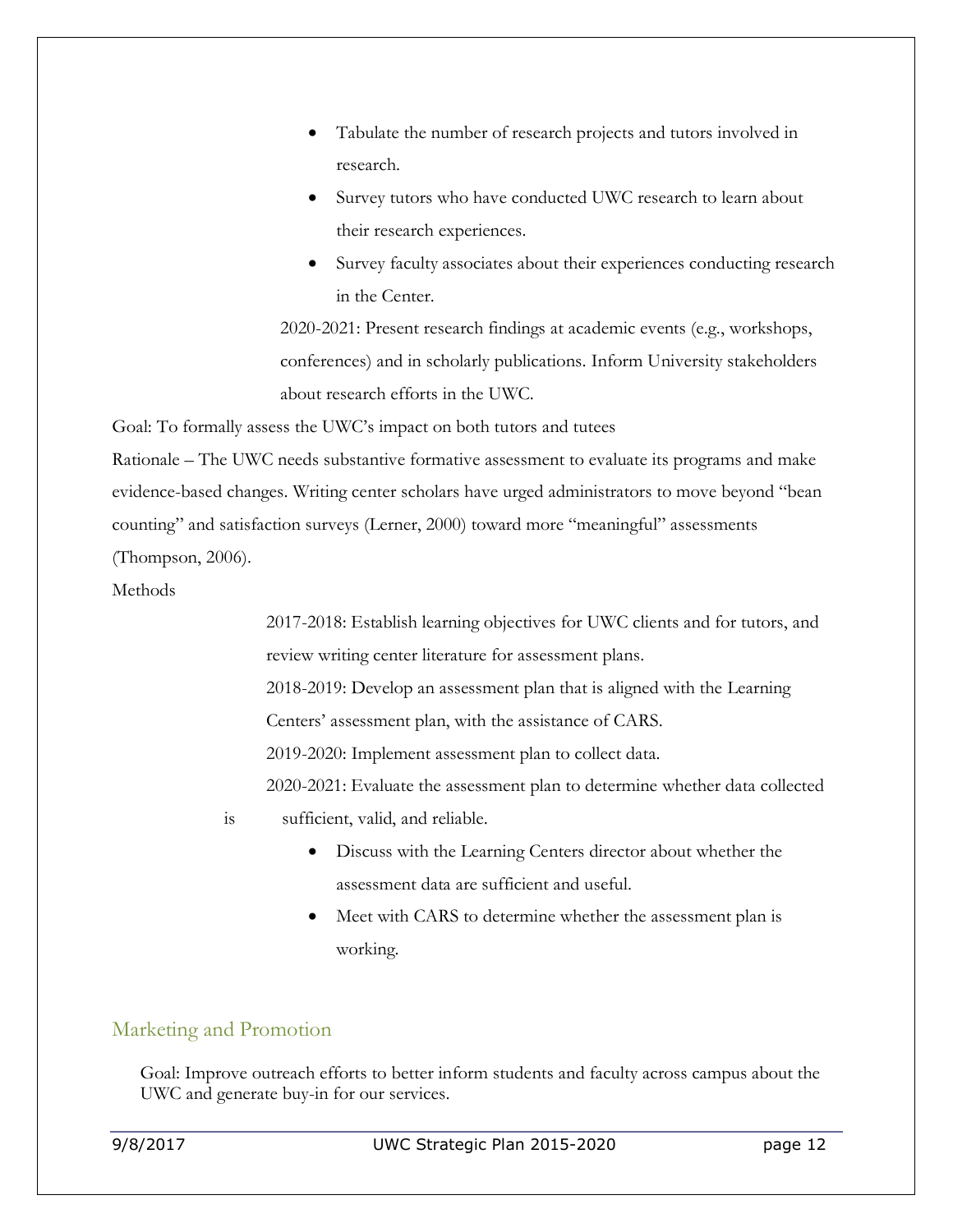Rationale: Students and faculty hold some misconceptions that prevent them from using (or taking full advantage of) our services. Using outreach efforts to educating students and faculty about the UWC will help ensure that the students who need our services find us. It is especially important that faculty be well-informed about and supportive of our services, because many students visit the Writing Center based on a faculty recommendation. Furthermore, improving our relationship with faculty may provide unique opportunities for collaboration and research, as well as tutor recruitment.

#### Methods:

Encourage use of UWC Promotional Video

2017-2018:

- Reach out to faculty via mass emails and announcements (when possible) and encourage them post the UWC Promotional Video to Canvas or play in their classes (as we can only offer a limited number of in person Intro Presentations)
- When faculty request UWC Intro Presentations, encourage them to use the video
- Track usage of video on YouTube (semester by semester)
- Add question to client surveys to find out if UWC users have seen the video

2019-2021:

- Assess usage statistics, and if necessary, make additional promotional efforts, such as visiting faculty meetings, personally emailing department heads, etc.
- Continue tracking usage of the video on YouTube and via client surveys
- Continue promoting video via efforts that boost video views

Make more systematic use of social media

2017-2018: Using information gathered from meetings with other sites on campus (libraries, UREC) and considering software and human resource issues, develop a plan to consistently promote through social media

2018-2019: Pilot social media plan

2019-2020: Conduct assessment of social media plan

2020-2021: Revise social media plan according to assessment findings

Optimize free e-billboard opportunities

2017-2018: Determine most appropriate places on campus for e-billboard advertising; create list of contacts and timeline for sending slides

2018-2019: Pilot e-billboard plan and add to administrative calendar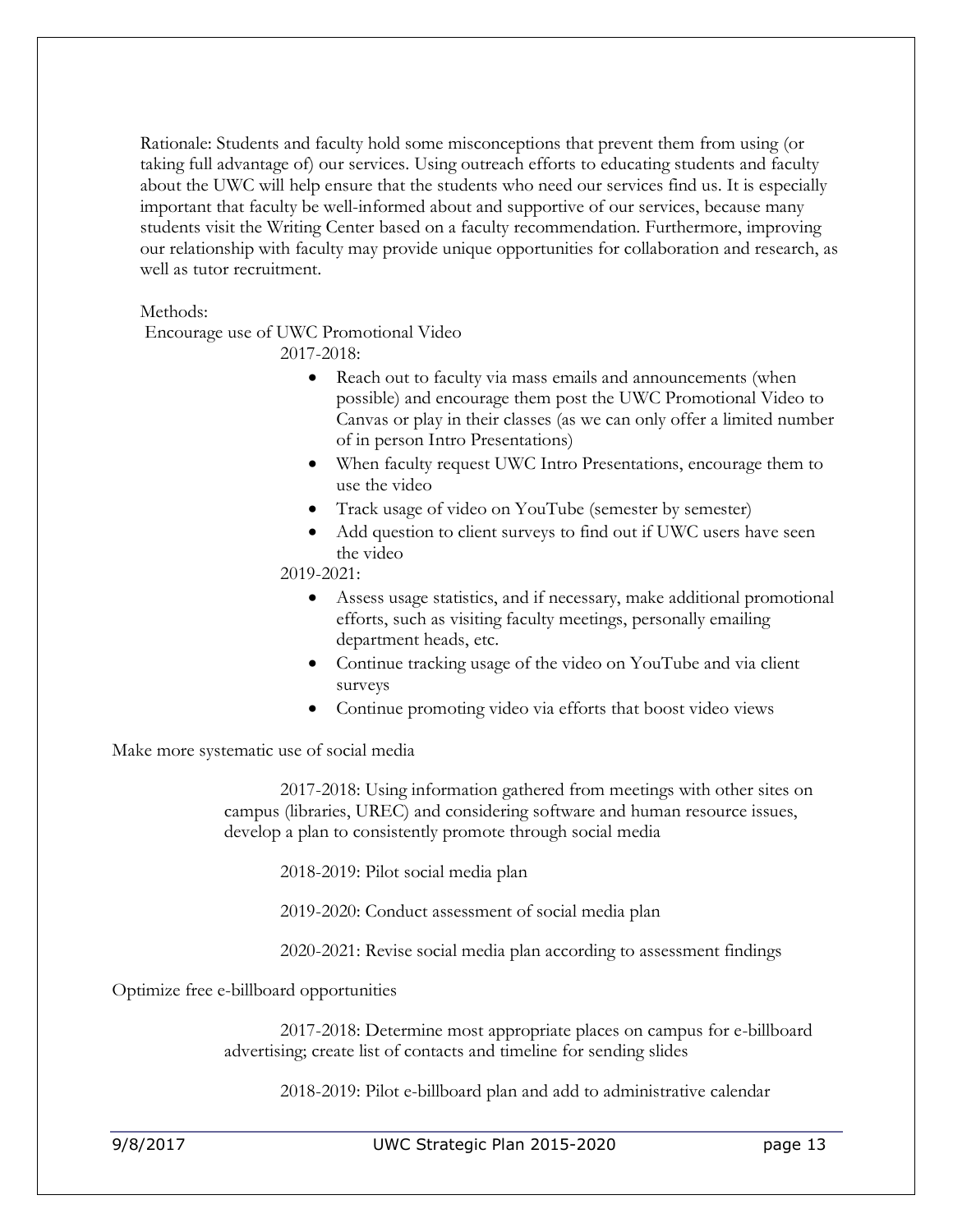2019-2020: Conduct assessment of e-billboard plan

2020-2021: Revise e-billboard plan according to assessment findings

# UWC Website

Goal: to maintain and develop an accessible website that effectively represents the UWC's mission, services, and resources as it engages diverse UWC constituencies.

Rationale: The UWC website is/can be an important resource for a number of different constituencies: JMU student writers with their different concerns and writing projects; JMU faculty looking for instructional assistance; JMU faculty and staff with their own writing concerns and projects; JMU administrators; the larger JMU community; and non-JMU site visitors; as well as current and past UWC consultants. We can organize and deepen our attention to these constituencies through concerted attention to creating an intuitive, consistent, updated site that is textually and visually appealing and complies with web accessibility guidelines. This goal aligns with JMU core qualities 1B, 3B, and 5D.

#### Methods:

2017-2018:

- Continue updating/revising existing website (language, images, and navigation)
- Survey different constituencies for feedback regarding the site's content and organization, perhaps in conjunction with other UWC surveys
- Request and analyze site analytics
- Add a page (or subpages) with links to past UWC annual reports 2018-2019:
	- Continue updating/revising existing website (language, images, and navigation)
	- Prioritize and act on needs as determined by internal decisions, feedback, and analytics
	- Create faculty and staff resources page(s) to more fully address teaching and scholarship needs

2019-2020:

- Continue updating/revising existing website (language, images, and navigation)
- Prioritize and act on needs as determined by internal decisions, feedback, and analytics
- Create a page community page that reflects the UWC's support for writing across the wider JMU and Harrisonburg community

2020-2021: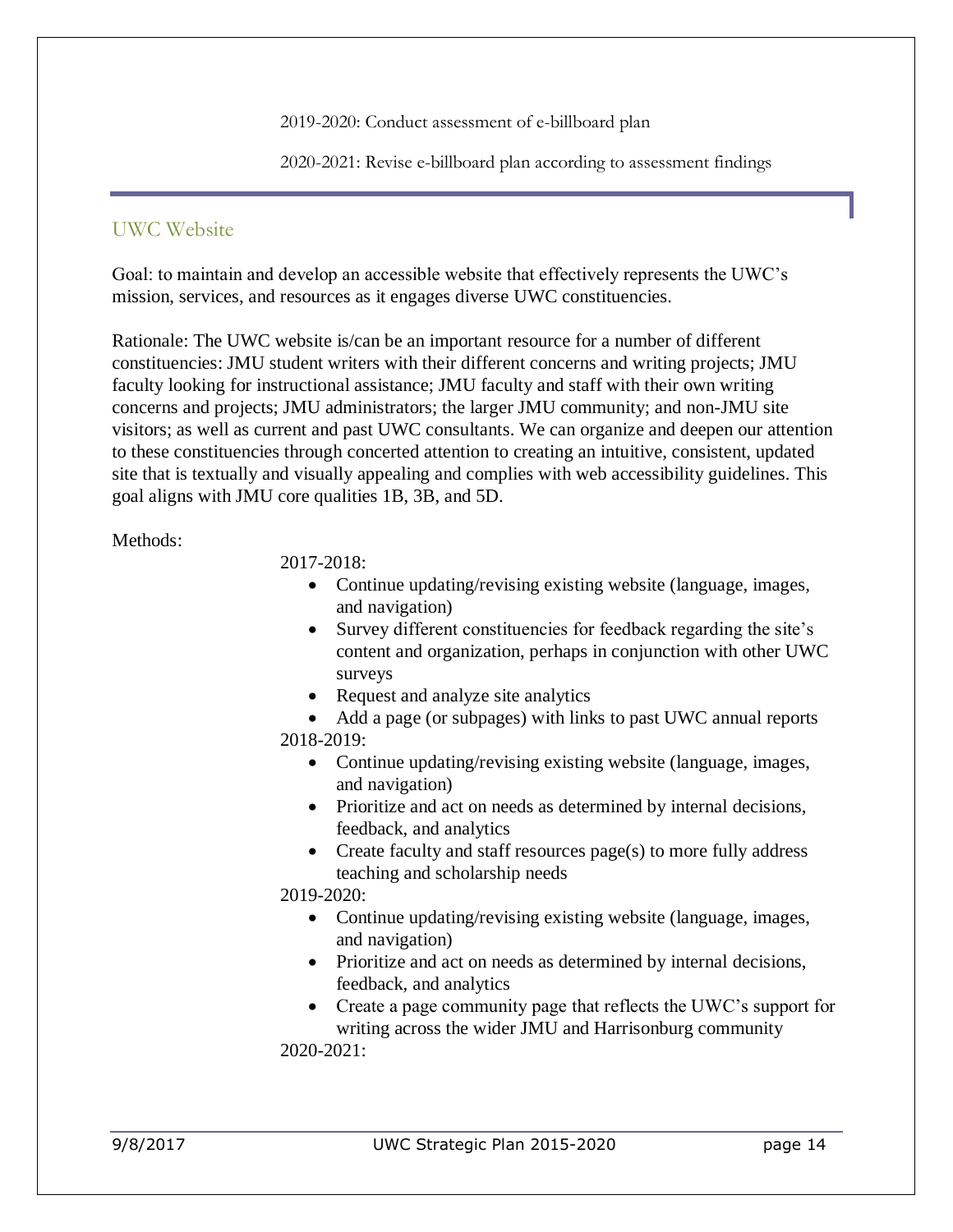## **Goal: Develop an up-to-date suite of online resources that answers JMU student and faculty needs and that features a growing number of UWC-created resources**

Rationale: The UWC's "Online Writing Tips and Resources" suite, housed on the UWC website, can serve as a trusted resource for JMU researchers and writers across the disciplines. It can serve as outlet for UWC professional development efforts and scholarship as it serves as a showcase for the center's commitment to its mission, vision, and values. This goal aligns with JMU core qualities 1B, 3B, and 5D.

Methods:

2017-2018:

- Devote professional development time to examining, evaluating, and updating the UWC's existing "Online Tips and Resources" language and resources
- Survey other writing centers' online resources
- Survey JMU student and faculty needs
- Request and analyze site analytics
- Consider seeking input regarding a usability study
- Develop recommendations regarding organization, media, and style
- Develop recommendations regarding oversight and quality control
- Develop recommendations regarding priorities to ensure that future efforts are coherent/focused

2018-2019:

- Devote professional development time to examining, evaluating, and updating the UWC's existing "Online Tips and Resources" language and resources
- Establish an oversight/quality control committee (perhaps staffed or led by graduate students or interns)
- Establish templates for different media, including style guides to ensure consistency in terms of purpose, voice, formatting, and style
- Devote professional development time to the effort, offering training and resources
- Begin acting on recommendations regarding existing resources (e.g., add, simplify, reorganize, or rewrite).
- Run a pilot effort targeted at developing a select variety of inhouse efforts with regular due dates.

2019-2020:

- Devote professional development time to examining, evaluating, and updating the UWC's existing "Online Tips and Resources" language and resources
- Devote professional development time to the effort, offering training and resources
- Run a usability study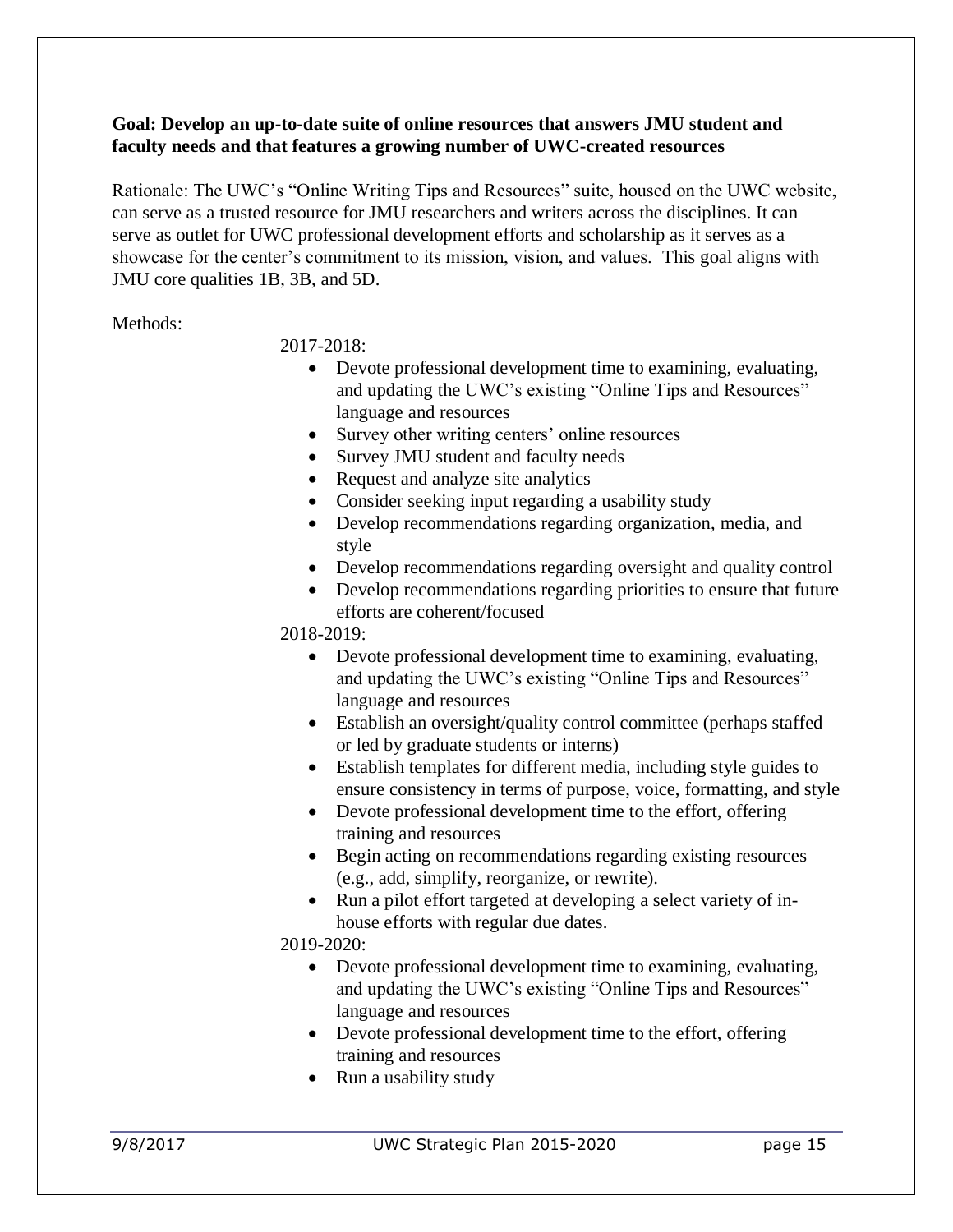- Survey students and faculty and examine website analytics for feedback and new needs
- Assess progress and affirm, update, or revise recommendations for future work

#### 2020-2021:

- Devote professional development time to examining, evaluating, and updating the UWC's existing "Online Tips and Resources" language and resources
- Devote professional development time to the effort, offering training and resources

# Community Outreach

Main Goal:

To create a culture of community service among undergraduate and faculty tutors where they volunteer tutoring hours in service of local constituents beyond JMU—local communities, ESL writers, refugee families, and community college students. Rationale:

As our conversations with community organizations locally have revealed, writing happens beyond the confines of higher education. There is a strong need for language and writing support in the community (e.g., ESL speakers, refugee families), and, in particular, in community colleges nearby. Our interest further aligns with James Madison University's Engagement goals (see link below), namely with the University's concern in having our students learn engagement on site (5A), in fostering connections with community partners (5B), and in expanding services offered on campus (5C). On these University goals, the UWC offers a suitable ground for tutors to apply writing pedagogies learned with us in service of families and community college students as they transition into larger occupational spaces (former) and into JMU (latter). Creating this culture will instill in our tutors a sense of responsibility and service toward others, and a deeper understanding of writing as it takes place in daily life, beyond academic demands. Ultimately, tutors will be modeling scholarly behaviors for the community. Such culture will further strengthen the UWC, as it contributes directly to University goals. <https://www.jmu.edu/jmuplans/corequalities/core-quality-5.shtml> Methods:

> 2017-2018. Brainstorm with UWC staff and tutoring writing students to determine possible service work. Connect with Community Service Learning office to determine possible service opportunities for the Tutoring Writing class.

2018-2019: Implement pedagogical unit on community service during incoming-tutor training. Unit should be part of course tutors take. Implement segment on community service during interviews.

2019-2020: Assess community service component of tutor training and UWC tutor culture. Determine revisions for training.